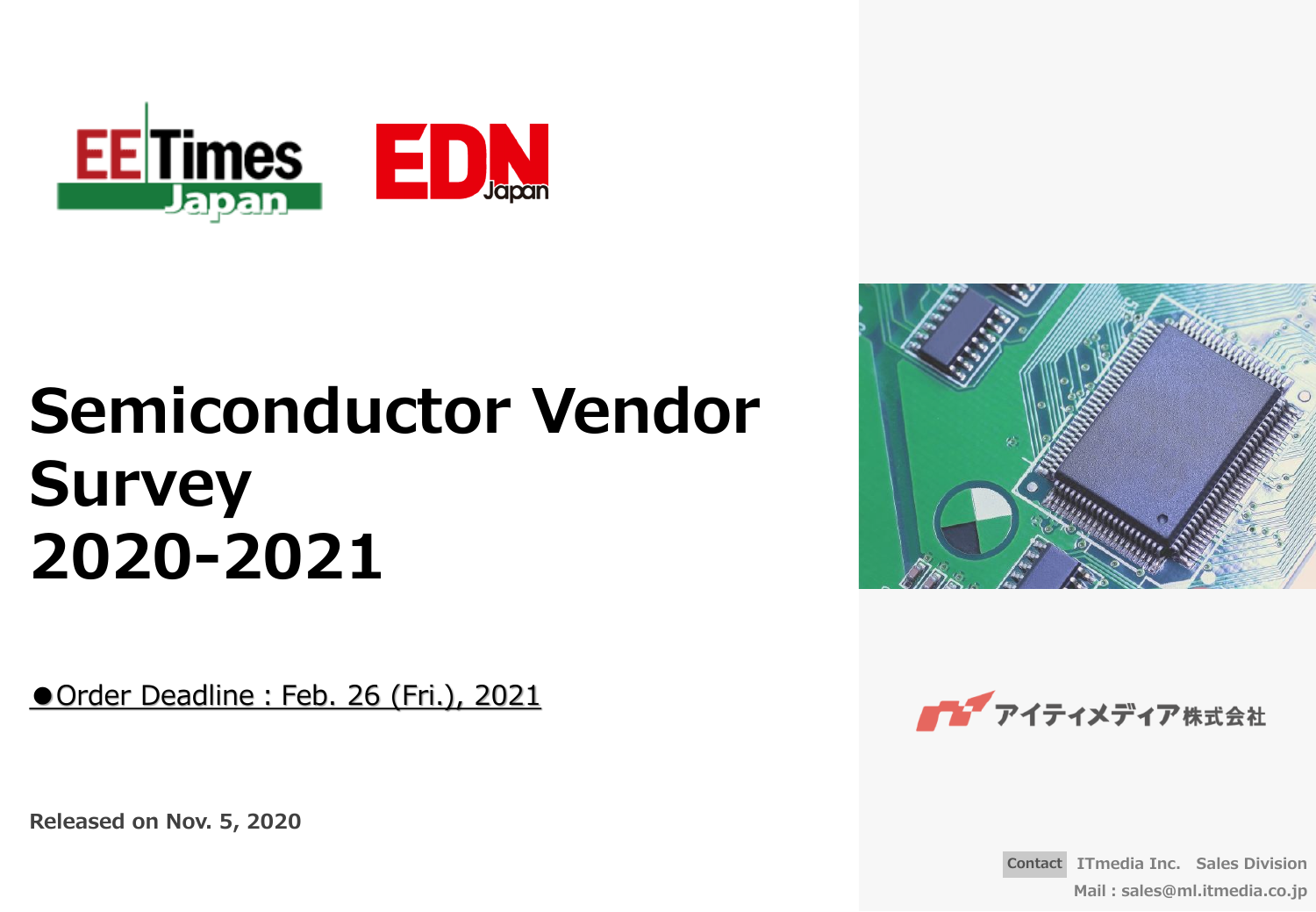Every year, EE Times Japan, EDN Japan and MONOist jointly conduct a survey called "Semiconductor Vendor Survey" for our readers.

In this survey, we select engineers who are involved in the purchase of analog and digital semiconductors among our readers and ask them about their product recognition and corporate evaluation of semiconductor vendors.

This year's vendor survey is scheduled to be conducted in early April.

We will provide this survey report to vendors who have newly ordered advertisements during the period of January to March 2021.

We appreciate that you will consider to place ads and take this opportunity.



www.flaticon.com

#### ※What is the Semiconductor Vendor Survey?

This is an annual survey conducted by EE Times Japan, EDN Japan and MONOist for its readers. It is related to vendor recognition and company evaluation. It is a survey of readers' opinions that can be used as a reference for your sales and marketing activities.

・Target audience:

Survey invitation mail will be sent to approximately 20,000 people who are involved in the introduction of semiconductors among readers who receive emails from EDN Japan, EE Times Japan, MONOist and Smart Japan.

- ・Survey start date: Will be launched in early April 2021
- ・Report (in Japanese) delivery date: Scheduled for one month after the survey is completed.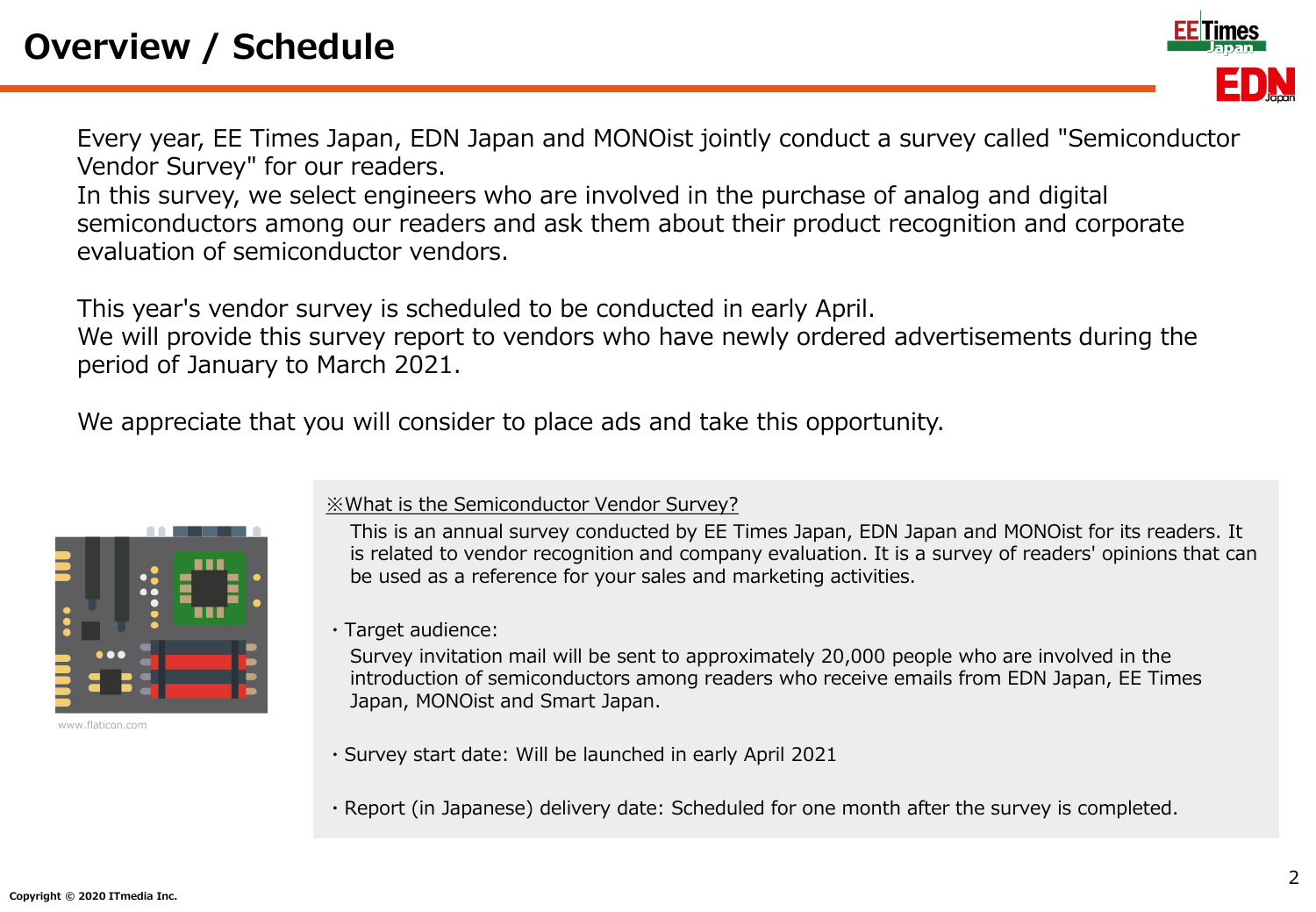

# ■ **Please choose appropriate status of use of semiconductor products in each product segment. (Multiple Answer)**

MCUs with flash memory, MCU with Mask ROM, MPU, DSP, DRAM/SRAM, Non-volatile ICs (FRAM etc.), ROM(EPROM / EEPROM / Mask ROM), Flash memories, Logic ICs / Interface ICs / Driver ICs, AD-DA converters / Op Amp Comparator ICs, Audio Video ICs, Other analog ICs / Mixed signal ICs, ICs for power supply (DC-DC converters etc.), Power semiconductors (Including ICs), RF semiconductors (Including IC and module), Other discrete semiconductors (Transistors & Diodes), Other application specific standard ICs / LSIs, Communication & Network ICs, Other application specific standard ICs / LSIs, PLD / FPGA, Gate Array / Structured ASIC, Full custom system LSI, Optical semiconductors, Image sensors.

## ■ What kind of equipment do you use for semiconductor **products? (Multiple Answer)**

Audio video equipment (including mobiles) , Digital still cameras / VCR, Game machines (for home and business) , Mobile phone headsets / PDAs, Computers / PCs, Computer peripherals, Communication and Network Systems, Home electric appliance, Office machines, Robots, Factory machines (such as machine tools) , Power supply, Embedded board computers, Automobile / transportation machines, Medical Instruments, Cosmetic machines, Industrial Machinery, Measuring Instruments, Vending machines, Avionics / Space / Railway / Marine, Energy (Power Station and Substation), Other, Do not use.

### ■ What do you value most in a deal with semiconductor

#### **vendors?**

Performance / Function, Cost Performance, Technology Development Capability, Broad product lines, Production Capability, Good support structure(Document, Online Support, Seminar, etc , Good business quality / Credibility, On-time delivery, Website, Customer

Correspondence, Attention to environment, Well Adopted by Customers, Long-term stable supply.

## ■ Please choose appropriate visibility about each

#### **semiconductor vendor.**

I know company name only. / I know vendor name and product well. / I don't neither vendor name nor product.

# ■ Please choose appropriate status of use of products from **each semiconductor vendor.**

Currently using / Currently using but not in the future / No plan to use / Plan to use

# ■ Select all that apply about evaluation of the following

#### **semiconductor vendors.**

Performance / Function, Cost Performance, Technology Development Capability, Broad product lines, Production Capability, Good support structure (Document, Online Support, Seminar, etc), Good business quality / Credibility, On-time delivery, Website, Customer Correspondence, Attention to environment, Well Adopted by Customers, Long-term stable supply.

※ Please note that the questionnaire is subject to change without notice.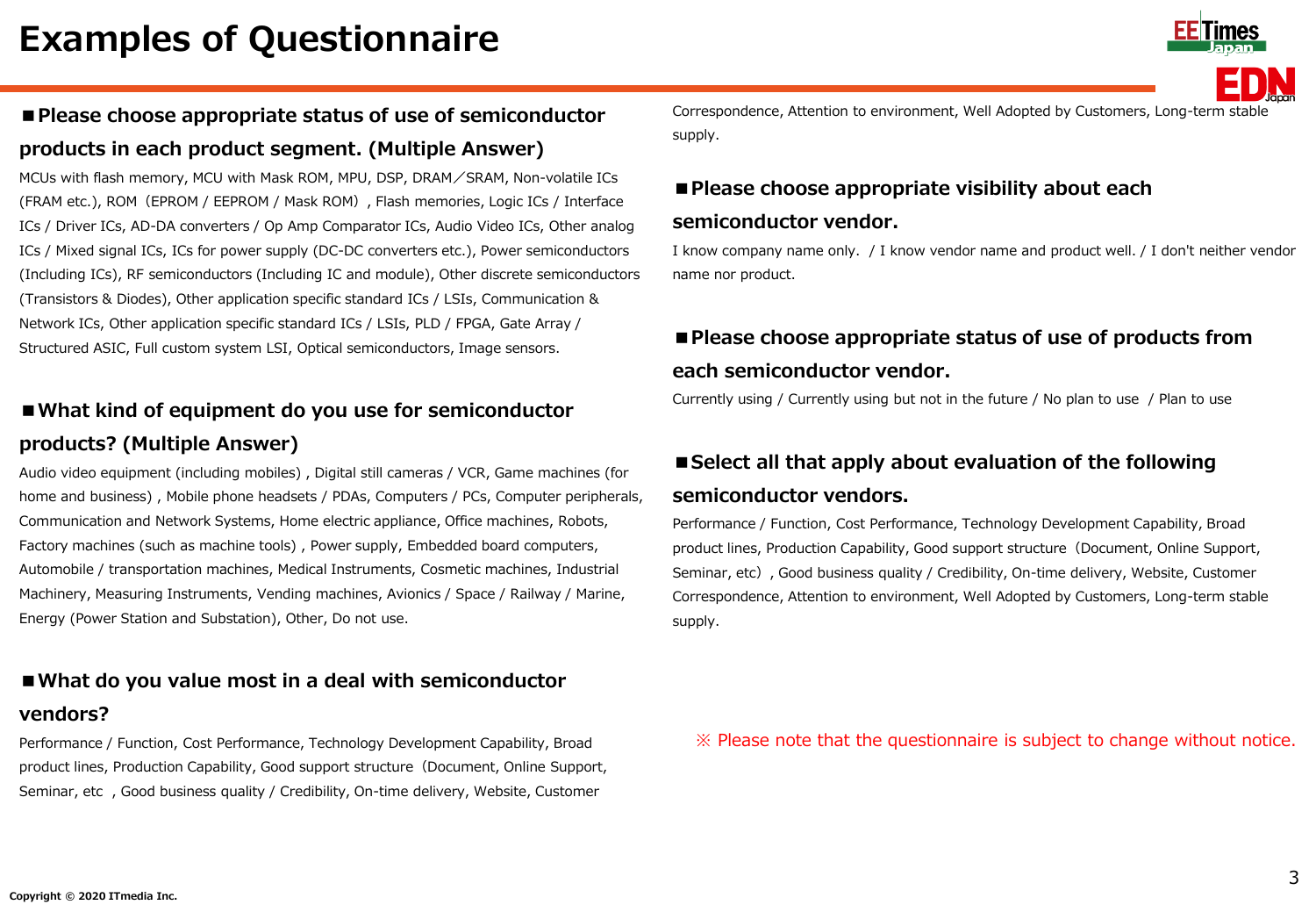# **How to Use Report** ※Images



■ Please check all that apply to your evaluation of each semiconductor vendors. (Multiple Answer)



**By knowing your company's awareness level objectively, you can increase the effectiveness of your annual promotions such as exhibitions and advertisements.**

4